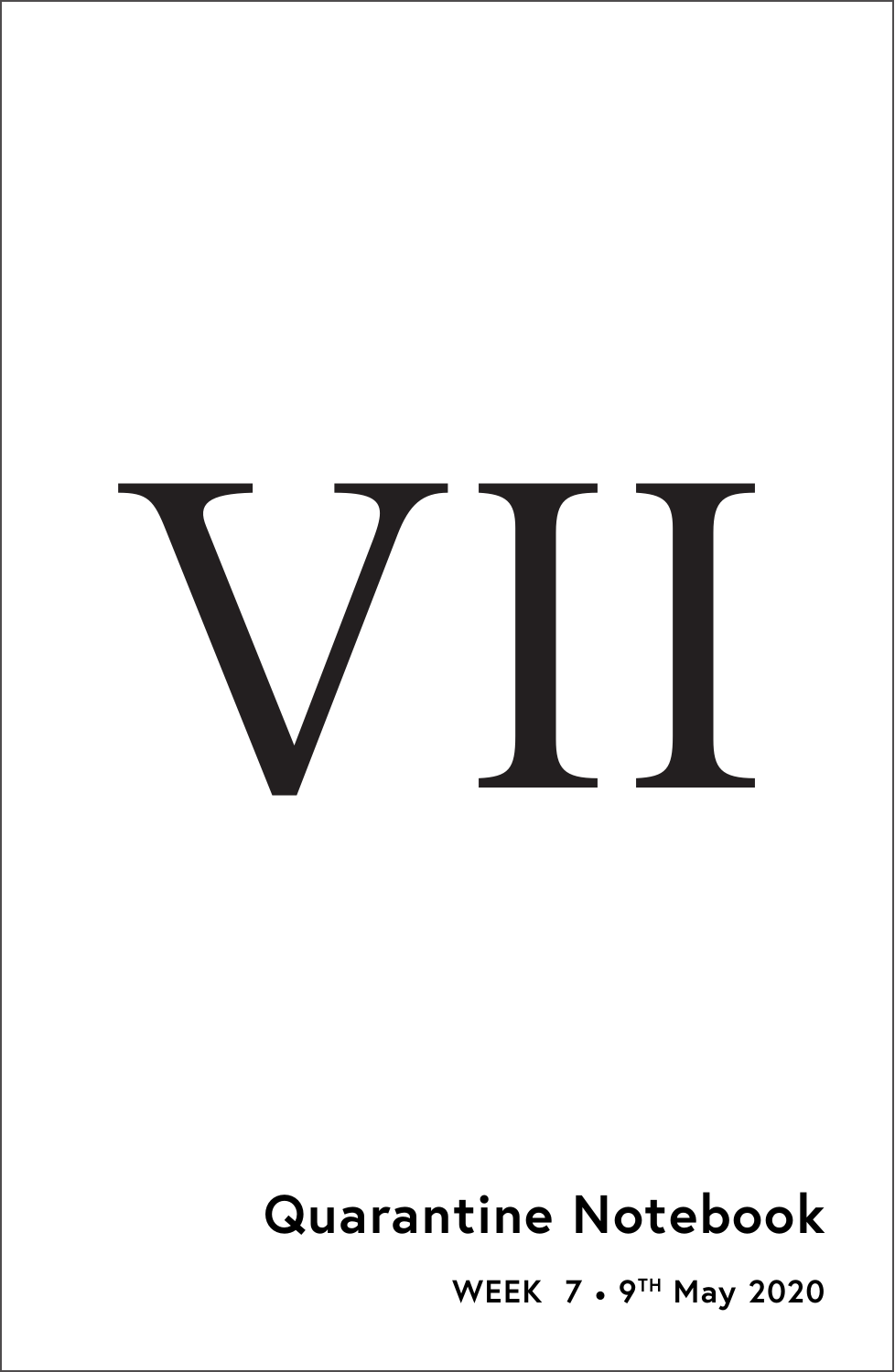# **Quarantine Notebook**

Week 7  $9<sup>th</sup>$  May 2020

Copyright of each piece of writing in this document belongs to its respective author. © 2020

Permission has been obtained from each author to display this work on the website [www.muscaliet.co.uk.](https://www.muscaliet.co.uk) The website is property of Muscaliet Press.

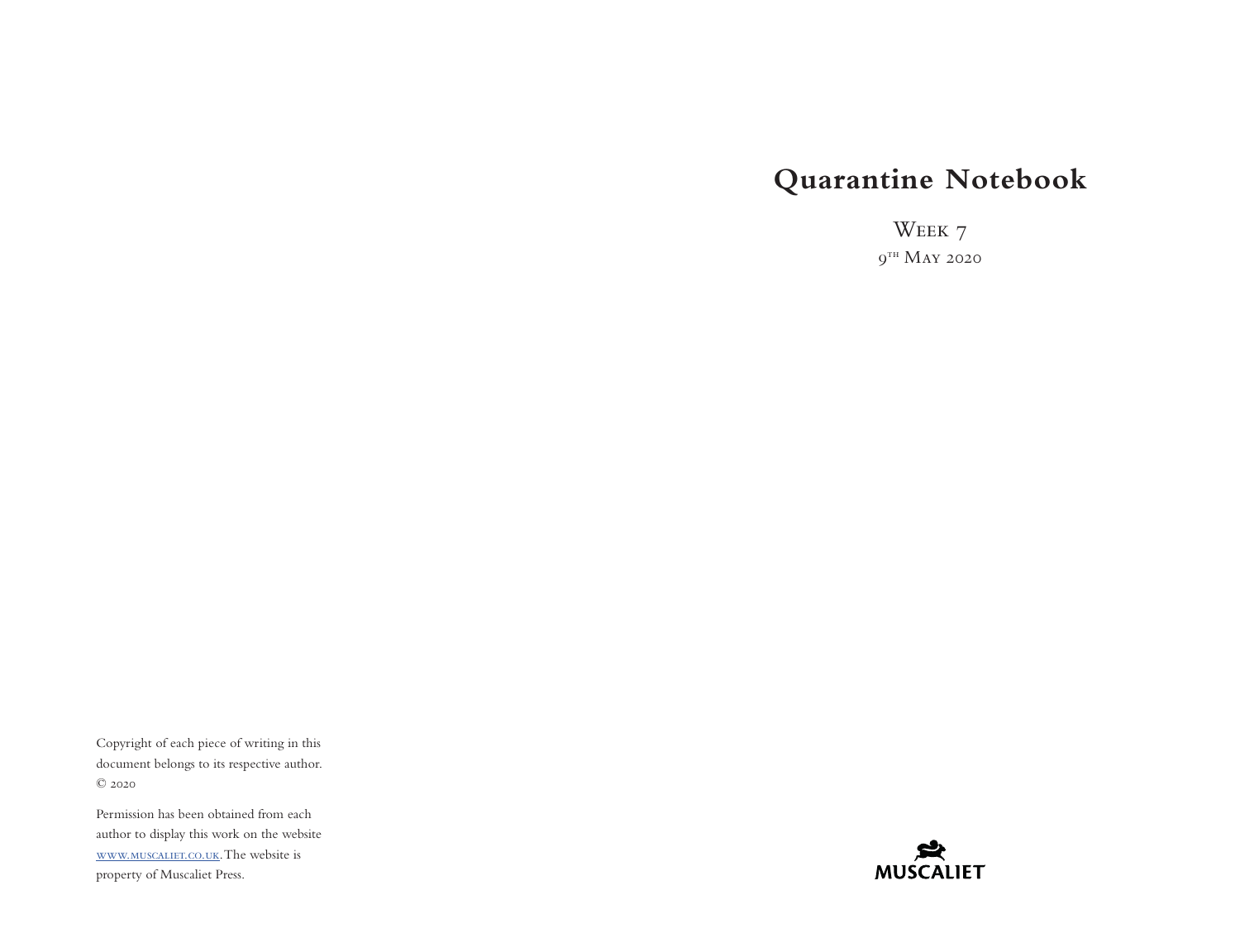Michael Grant

# Herodias\*

*(Variations on a theme from Stéphane Mallarmé)*

Spring lays a fierce perfume Over sand-dunes to the north. Flowers open and beneath the stems Insects are delivered of themselves.

Of graven images that stirred my naïve flesh To impious anticipation Of idolatrously regal splendour, There is little more than rubble.

I succumb instead to voids of azure! Haloed by unreachable and lustrous sky I am surrounded by a paradise of amethyst In whose unyielding radiance

I want nothing of the earth Or its ageless gold: born of a malignant century, Bone chilled back to bone, I burn with the limpidity of what I am.

Michael Grant

## Text<sup>.</sup> Herodias

*(Variations on a theme from Stéphane Mallarmé)*

As my dream mounts towards you, My immortal sister, I invent you As you are, at the very point of death, Transfigured by empurpled and ancestral grace,

Arrayed in stones Of an inviolate purity Reflected by the priceless jewels of your eyes, And with all the horror

Of my useless flesh I feel the scintillation of your pallid brilliance Expose me to the trembling starlight Of your modesty, and to a night

Of icicles and bitter snow In which it is from you that I receive The livid boredom Of my being, withdrawn

Into a frozen calm That consecrates us both To the primordial And fatal sacrilege that is your name!

\* Michael Grant notes that these two poems, 'Herodias' and 'Herodias: Text': "draw on phrasings from Mallarmé. I was trying recreate/reinvent the world, as it were, of the poem for myself, rather than give accurate versions of a preexisting text. So you could call them variations on a theme from Mallarmé; the original poem, 'Herodiade', being very much longer and in the form of a dialogue between Herodias and her Nurse."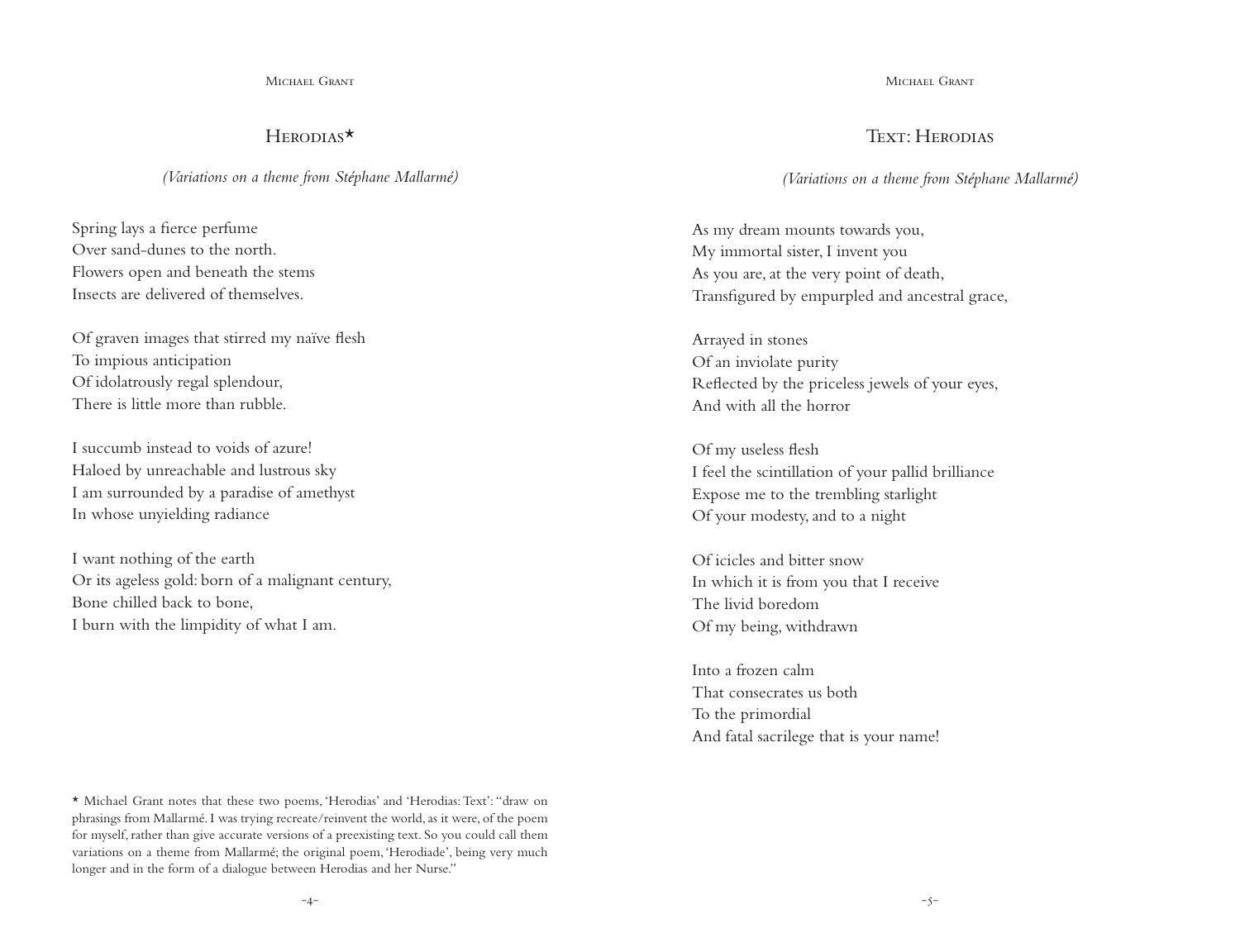Duncan MacKay

 $ON$  &  $OFF$ 

Rereading Marjorie Perloff on *Naked Poetry: Recent American Poetry in Open Forms* (1969)

Hoping he's OK out there in the woods

writing through

 a scary chaos fills the heart breathed out through the mask into the world

of time & technique encroaching hourly on the source itself

> the nebulous unwritten hope that may become no manipulable predictably recurring pattern but resonance without repeat

> > of that which belonged before entering words

&

not in the tender block of small stanzas after the line the word as such the next heave

> step over & you're asking for trouble breaking out making out making a line which side are you on writing in pages splintered sketches

of sound while the cat turns again into the pit of the empty flowerpot

let not what is said be obscured

in the saying

worked over by stress & counterpoint parts of the larger oozing from the unevenly chewed-off casual quiet lines of unremembered things read

habits of apperception.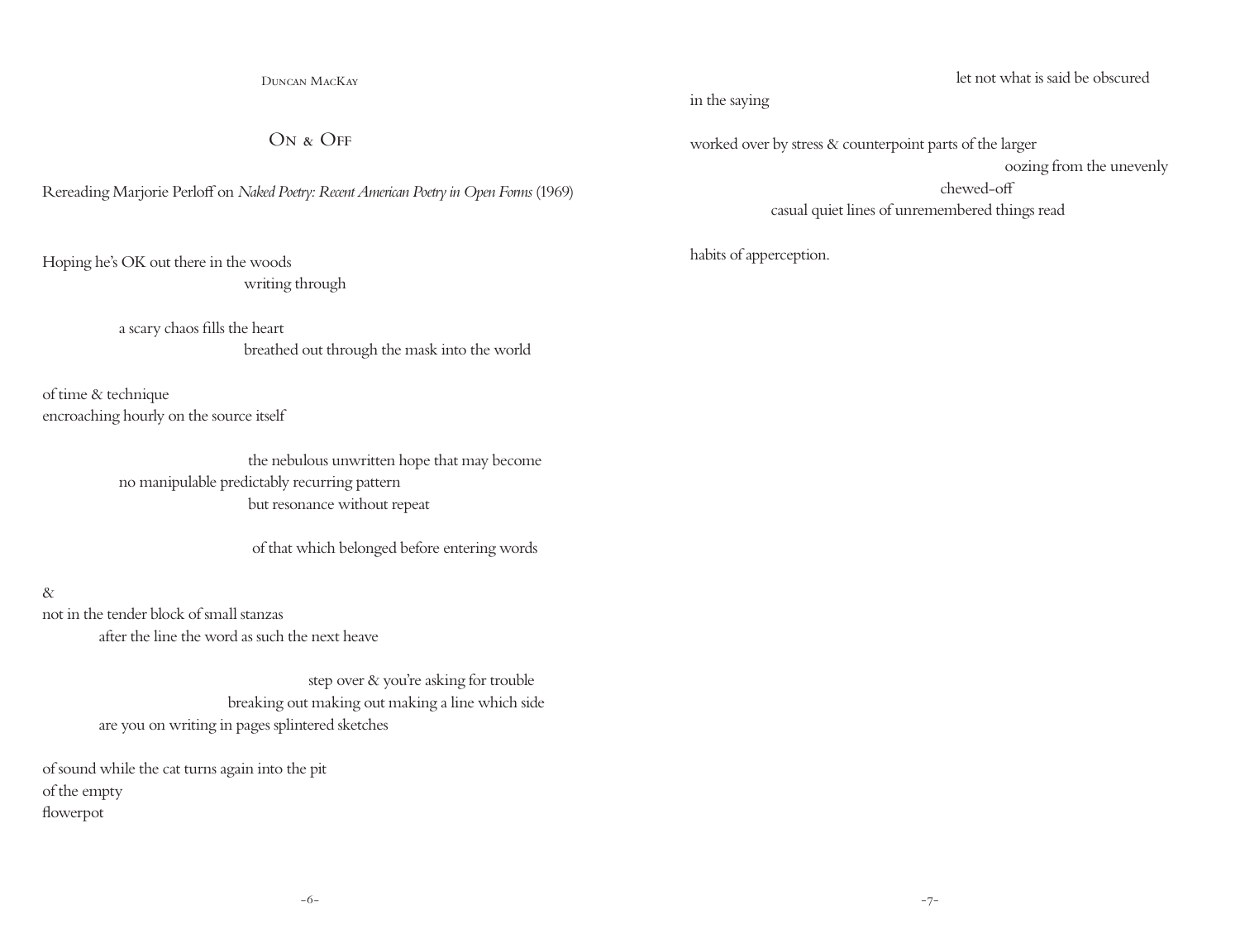#### Ian Brinton

# LOOKING UPWARDS / LOOKING DOWNWARDS SOME REACTIONS TO CONFINEMENT

III

'There must be some way out of here said the joker to the thief'

In a short essay about the South Downs which appeared in *The Times*  in 1881 Richard Jefferies asserted that 'a good road is recognized as the groundwork of civilization' and that as long as there is a 'firm and artificial track under his feet the traveller may be said to be in contact with city and town, no matter how far they may be distant.' In his own writing about paths Edward Thomas recognized how they offer the possibility of leading to new landscapes and in his biography of Jefferies he suggested that the writer of those essays charting a picture of the Southern Counties was concerned to 'map out the obscure country he had discovered, to show its relation to the earth, to build a long airy bridge from one to the other, that he and his fellows might pass over and be blessed'. Pathways connect not only place with place but also one time with another permitting us to recognise how we tread upon a past world which has gone. That 'airy bridge' of language permits us, however, to lean a moment to stare at what we once knew and to recognise how there is no return. Orpheus is compelled to witness this as he attempts to escort Eurydice from the land of the Dead. Scents can remind us of what lies beyond our prison walls and Thomas liked best 'among books the faint perfumes of those old forgotten things' before going on to quote George Herbert's 'The Odour' in which the 'broth of smells…feeds and fats my mind.'

There is of course no way out of here and it was Lee Harwood who was asked the question in interview fourteen years ago 'Is there a home in the distant city or is the home here and now?' His reply gives the final answer to both joker and thief:

Well, my interpretation is that it's got to be the here-andnow, whether you like it or not! That's the real.